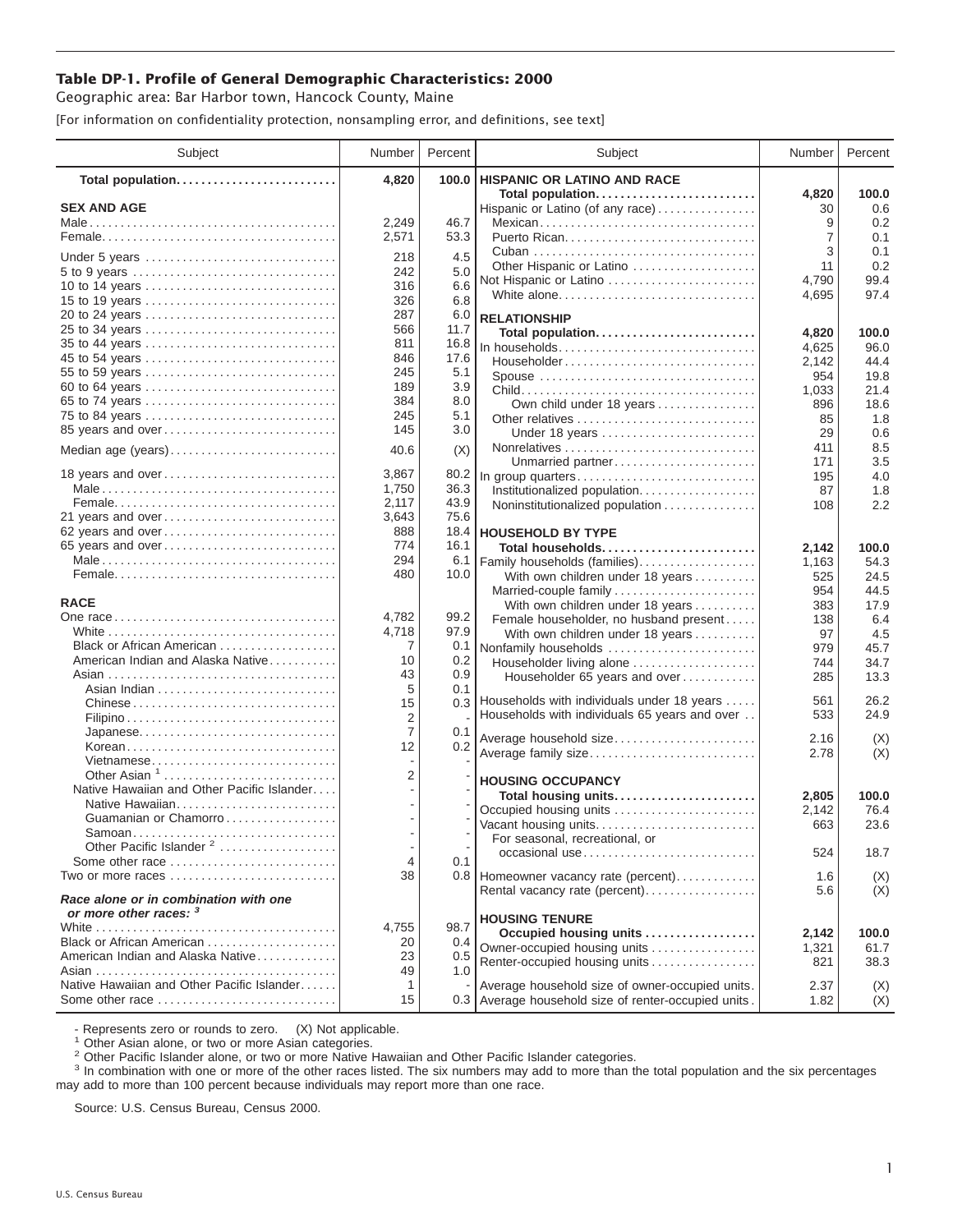## **Table DP-2. Profile of Selected Social Characteristics: 2000**

Geographic area: Bar Harbor town, Hancock County, Maine

[Data based on a sample. For information on confidentiality protection, sampling error, nonsampling error, and definitions, see text]

| Subject                                             | Number         | Percent      | Subject                                                              | Number    | Percent    |
|-----------------------------------------------------|----------------|--------------|----------------------------------------------------------------------|-----------|------------|
| <b>SCHOOL ENROLLMENT</b>                            |                |              | <b>NATIVITY AND PLACE OF BIRTH</b>                                   |           |            |
| Population 3 years and over                         |                |              | Total population                                                     | 4,820     | 100.0      |
| enrolled in school                                  | 1,215          |              |                                                                      | 4,660     | 96.7       |
| Nursery school, preschool                           | 57             | 4.7          | Born in United States                                                | 4,617     | 95.8       |
| Kindergarten                                        | 12             | 1.0          | State of residence                                                   | 2,531     | 52.5       |
| Elementary school (grades 1-8)                      | 529            | 43.5         | Different state                                                      | 2,086     | 43.3       |
| High school (grades 9-12)                           | 227            | 18.7         | Born outside United States                                           | 43        | 0.9        |
| College or graduate school                          | 390            |              | 32.1   Foreign born                                                  | 160       | 3.3        |
|                                                     |                |              | Entered 1990 to March 2000                                           | 79        | 1.6        |
| <b>EDUCATIONAL ATTAINMENT</b>                       |                | 100.0        | Naturalized citizen                                                  | 56        | 1.2<br>2.2 |
| Population 25 years and over<br>Less than 9th grade | 3,441<br>107   | 3.1          |                                                                      | 104       |            |
| 9th to 12th grade, no diploma                       | 170            | 4.9          | <b>REGION OF BIRTH OF FOREIGN BORN</b>                               |           |            |
| High school graduate (includes equivalency)         | 900            | 26.2         | Total (excluding born at sea)                                        | 160       | 100.0      |
| Some college, no degree                             | 638            | 18.5         |                                                                      | 60        | 37.5       |
| Associate degree                                    | 179            | 5.2          |                                                                      | 45        | 28.1       |
| Bachelor's degree                                   | 836            | 24.3         |                                                                      | 8         | 5.0        |
| Graduate or professional degree                     | 611            | 17.8         |                                                                      |           |            |
| Percent high school graduate or higher              | 92.0           |              | Northern America                                                     | 47        |            |
| Percent bachelor's degree or higher                 | 42.1           | (X)<br>(X)   |                                                                      |           | 29.4       |
|                                                     |                |              | <b>LANGUAGE SPOKEN AT HOME</b>                                       |           |            |
| <b>MARITAL STATUS</b>                               |                |              | Population 5 years and over                                          | 4,617     | 100.0      |
| Population 15 years and over                        | 4,049          | 100.0        | English only                                                         | 4,394     | 95.2       |
| Never married                                       | 1,140          | 28.2         | Language other than English                                          | 223       | 4.8        |
| Now married, except separated                       | 2,041          | 50.4         | Speak English less than "very well"                                  | 64        | 1.4        |
| Separated                                           | 48             | 1.2          | Spanish                                                              | 37        | 0.8        |
|                                                     | 308            | 7.6          | Speak English less than "very well"                                  | 6         | 0.1<br>2.9 |
|                                                     | 250            | 6.2          | Other Indo-European languages<br>Speak English less than "very well" | 136<br>36 | 0.8        |
|                                                     | 512            | 12.6         | Asian and Pacific Island languages                                   | 32        | 0.7        |
|                                                     | 304            | 7.5          | Speak English less than "very well"                                  | 18        | 0.4        |
| <b>GRANDPARENTS AS CAREGIVERS</b>                   |                |              |                                                                      |           |            |
| Grandparent living in household with                |                |              | <b>ANCESTRY (single or multiple)</b>                                 |           |            |
| one or more own grandchildren under                 |                |              | Total population                                                     | 4,820     | 100.0      |
| 18 years                                            | 59             | 100.0        | Total ancestries reported                                            | 5,519     | 114.5      |
| Grandparent responsible for grandchildren           | 59             | 100.0        |                                                                      | 12<br>47  | 0.2<br>1.0 |
|                                                     |                |              |                                                                      | 13        | 0.3        |
| <b>VETERAN STATUS</b>                               |                |              |                                                                      | 67        | 1.4        |
| Civilian population 18 years and over               | 3,858          | 100.0        |                                                                      | 1,247     | 25.9       |
| Civilian veterans                                   | 550            | 14.3         | French (except Basque) <sup>1</sup>                                  | 286       | 5.9        |
| <b>DISABILITY STATUS OF THE CIVILIAN</b>            |                |              | French Canadian <sup>1</sup>                                         | 202       | 4.2        |
| NONINSTITUTIONALIZED POPULATION                     |                |              |                                                                      | 443       | 9.2        |
| Population 5 to 20 years                            | 984            | 100.0        |                                                                      | 6         | 0.1        |
| With a disability                                   | 84             | 8.5          |                                                                      | 32        | 0.7        |
| Population 21 to 64 years                           | 2,861          | 100.0        |                                                                      | 897       | 18.6       |
| With a disability                                   | 401            | 14.0         |                                                                      | 342<br>20 | 7.1<br>0.4 |
|                                                     | 54.9           | (X)          | Norwegian                                                            | 90        | 1.9        |
| No disability                                       | 2,460          | 86.0         |                                                                      | 135       | 2.8        |
| Percent employed                                    | 80.0           | (X)          |                                                                      | 27        | 0.6        |
| Population 65 years and over                        | 684            | 100.0        |                                                                      | 121       | 2.5        |
| With a disability                                   | 203            | 29.7         |                                                                      | 216       | 4.5        |
|                                                     |                |              |                                                                      | 312       | 6.5        |
| <b>RESIDENCE IN 1995</b>                            |                |              |                                                                      |           |            |
| Population 5 years and over                         | 4,617          | 100.0        | Subsaharan African                                                   |           |            |
| Same house in 1995                                  | 2,346          | 50.8         |                                                                      | 79        | 1.6        |
| Different house in the U.S. in 1995                 | 2,225          | 48.2         |                                                                      | 5         | 0.1        |
| Same county                                         | 1,107<br>1,118 | 24.0<br>24.2 | United States or American                                            | 7<br>310  | 0.1<br>6.4 |
|                                                     | 263            | 5.7          |                                                                      | 45        | 0.9        |
| Different state                                     | 855            | 18.5         | West Indian (excluding Hispanic groups)                              |           |            |
| Elsewhere in 1995                                   | 46             | 1.0          | Other ancestries                                                     | 558       | 11.6       |
|                                                     |                |              |                                                                      |           |            |

-Represents zero or rounds to zero. (X) Not applicable. 1 The data represent a combination of two ancestries shown separately in Summary File 3. Czech includes Czechoslovakian. French includes Alsatian. French Canadian includes Acadian/Cajun. Irish includes Celtic.

Source: U.S. Bureau of the Census, Census 2000.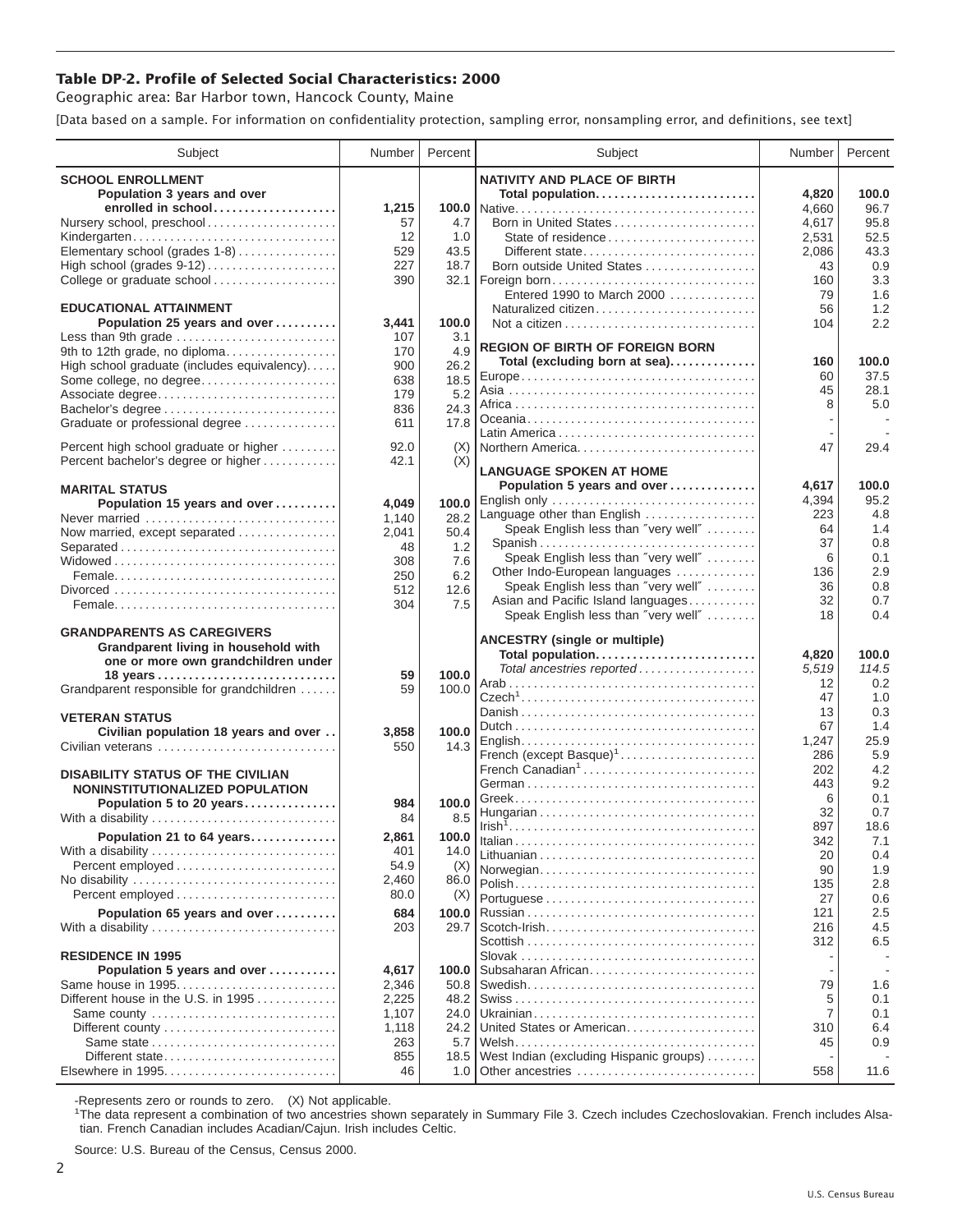## **Table DP-3. Profile of Selected Economic Characteristics: 2000**

Geographic area: Bar Harbor town, Hancock County, Maine [Data based on a sample. For information on confidentiality protection, sampling error, nonsampling error, and definitions, see text]

| Subject                                         | Number         | Percent | Subject                                                                                | Number  | Percent |
|-------------------------------------------------|----------------|---------|----------------------------------------------------------------------------------------|---------|---------|
| <b>EMPLOYMENT STATUS</b>                        |                |         | <b>INCOME IN 1999</b>                                                                  |         |         |
| Population 16 years and over                    | 3,982          | 100.0   | Households                                                                             | 2,137   | 100.0   |
| In labor force                                  | 2,662          | 66.9    | Less than \$10,000                                                                     | 251     | 11.7    |
|                                                 |                |         |                                                                                        |         |         |
| Civilian labor force                            | 2,662          |         |                                                                                        | 199     | 9.3     |
| Employed                                        | 2,439          |         |                                                                                        | 272     | 12.7    |
|                                                 | 223            |         | 5.6 $\frac{1}{25,000}$ to \$34,999                                                     | 281     | 13.1    |
| Percent of civilian labor force                 | 8.4            |         | $(X)$ \\ \$35,000 to \$49,999                                                          | 316     | 14.8    |
|                                                 |                |         | \$50,000 to \$74,999                                                                   | 417     | 19.5    |
| Not in labor force                              | 1,320          |         | $33.1$ \\\$75,000 to \$99,999                                                          | 190     | 8.9     |
|                                                 |                | 100.0   |                                                                                        | 129     | 6.0     |
| Females 16 years and over                       | 2,142          |         | \$150,000 to \$199,999                                                                 | 33      | 1.5     |
| In labor force                                  | 1,324          | 61.8    | \$200,000 or more                                                                      | 49      | 2.3     |
| Civilian labor force                            | 1,324          | 61.8    | Median household income (dollars)                                                      | 37,481  | (X)     |
| Employed                                        | 1,193          | 55.7    |                                                                                        |         |         |
| Own children under 6 years                      | 191            | 100.0   | With earnings                                                                          | 1,725   | 80.7    |
| All parents in family in labor force            | 108            | 56.5    | Mean earnings $(dollars)1$                                                             | 49,119  | (X)     |
|                                                 |                |         | With Social Security income                                                            | 570     | 26.7    |
| <b>COMMUTING TO WORK</b>                        |                |         | Mean Social Security income $(dollars)^1$                                              | 10,885  | (X)     |
| Workers 16 years and over                       | 2,376          |         | 100.0 With Supplemental Security Income                                                | 45      | 2.1     |
| Car, truck, or van - - drove alone              | 1,549          | 65.2    | Mean Supplemental Security Income                                                      |         |         |
| Car, truck, or van - - carpooled                | 231            | 9.7     | $\text{(dollars)}^1 \dots \dots \dots \dots \dots \dots \dots \dots \dots \dots \dots$ | 4,758   | (X)     |
| Public transportation (including taxicab)       | 32             |         | 1.3 With public assistance income                                                      |         |         |
|                                                 | 370            | 15.6    |                                                                                        | 50      | 2.3     |
|                                                 | 40             |         | Mean public assistance income $(dollars)1 \ldots$ .                                    | 1,518   | (X)     |
| Other means                                     |                | 1.7     | With retirement income                                                                 | 350     | 16.4    |
| Worked at home                                  | 154            | 6.5     | Mean retirement income $(dollars)1$                                                    | 14,160  | (X)     |
| Mean travel time to work $(minutes)^1$          | 13.9           | (X)     | Families                                                                               |         | 100.0   |
|                                                 |                |         |                                                                                        | 1,152   |         |
| <b>Employed civilian population</b>             |                |         | Less than \$10,000                                                                     | 39      | 3.4     |
| 16 years and over                               | 2,439          |         |                                                                                        | 47      | 4.1     |
| <b>OCCUPATION</b>                               |                |         | \$15,000 to \$24,999                                                                   | 86      | 7.5     |
| Management, professional, and related           |                |         | \$25,000 to \$34,999                                                                   | 166     | 14.4    |
| occupations                                     | 914            |         | $37.5$ \\$35,000 to \$49,999                                                           | 203     | 17.6    |
| Service occupations                             | 523            |         | $21.4$ \\$50,000 to \$74,999                                                           | 311     | 27.0    |
| Sales and office occupations                    | 474            |         |                                                                                        | 134     | 11.6    |
| Farming, fishing, and forestry occupations      | 54             |         |                                                                                        | 104     | 9.0     |
| Construction, extraction, and maintenance       |                |         | \$150,000 to \$199,999                                                                 | 13      | 1.1     |
|                                                 | 266            |         | 10.9 \$200,000 or more                                                                 | 49      | 4.3     |
| Production, transportation, and material moving |                |         | Median family income (dollars)                                                         | 51,989  | (X)     |
|                                                 | 208            | 8.5     |                                                                                        |         |         |
|                                                 |                |         | Per capita income $(dollars)1$                                                         | 24,103  | (X)     |
| <b>INDUSTRY</b>                                 |                |         | Median earnings (dollars):                                                             |         |         |
| Agriculture, forestry, fishing and hunting,     |                |         | Male full-time, year-round workers                                                     | 31,085  | (X)     |
|                                                 | 55             | 2.3     | Female full-time, year-round workers                                                   | 25,417  | (X)     |
|                                                 | 153            | 6.3     |                                                                                        |         |         |
| Manufacturing                                   | 155            | 6.4     |                                                                                        | Number  | Percent |
| Wholesale trade                                 | 30             | 1.2     |                                                                                        | below   | below   |
|                                                 |                |         |                                                                                        | poverty | poverty |
|                                                 | 221            | 9.1     | Subject                                                                                | level   | level   |
| Transportation and warehousing, and utilities   | 62             | $2.5\,$ |                                                                                        |         |         |
|                                                 | 51             | 2.1     |                                                                                        |         |         |
| Finance, insurance, real estate, and rental and |                |         | <b>POVERTY STATUS IN 1999</b>                                                          |         |         |
|                                                 | 118            | 4.8     | Families                                                                               | 56      | 4.9     |
| Professional, scientific, management, adminis-  |                |         | With related children under 18 years                                                   | 37      | 6.6     |
| trative, and waste management services          | 339            | 13.9    | With related children under 5 years                                                    |         |         |
| Educational, health and social services         | 534            | 21.9    |                                                                                        |         |         |
| Arts, entertainment, recreation, accommodation  |                |         | Families with female householder, no                                                   |         |         |
| and food services                               | 410            | 16.8    | husband present                                                                        | 24      | 19.0    |
| Other services (except public administration)   | 189            | 7.7     | With related children under 18 years                                                   | 14      | 16.1    |
| Public administration                           | 122            | 5.0     | With related children under 5 years                                                    |         |         |
|                                                 |                |         |                                                                                        |         |         |
| <b>CLASS OF WORKER</b>                          |                |         | Individuals                                                                            | 413     | 8.9     |
| Private wage and salary workers                 | 1,857          |         | 76.1   18 years and over                                                               | 339     | 9.2     |
| Government workers                              | 293            | 12.0    | 65 years and over                                                                      | 57      | 8.3     |
|                                                 |                |         |                                                                                        |         |         |
| Self-employed workers in own not incorporated   |                |         | Related children under 18 years                                                        | 62      | 6.7     |
|                                                 | 282            | 11.6    | Related children 5 to 17 years                                                         | 62      | 8.4     |
| Unpaid family workers                           | $\overline{7}$ |         | 0.3 Unrelated individuals 15 years and over                                            | 251     | 17.7    |

-Represents zero or rounds to zero. (X) Not applicable.

<sup>1</sup>If the denominator of a mean value or per capita value is less than 30, then that value is calculated using a rounded aggregate in the numerator. See text.

Source: U.S. Bureau of the Census, Census 2000.